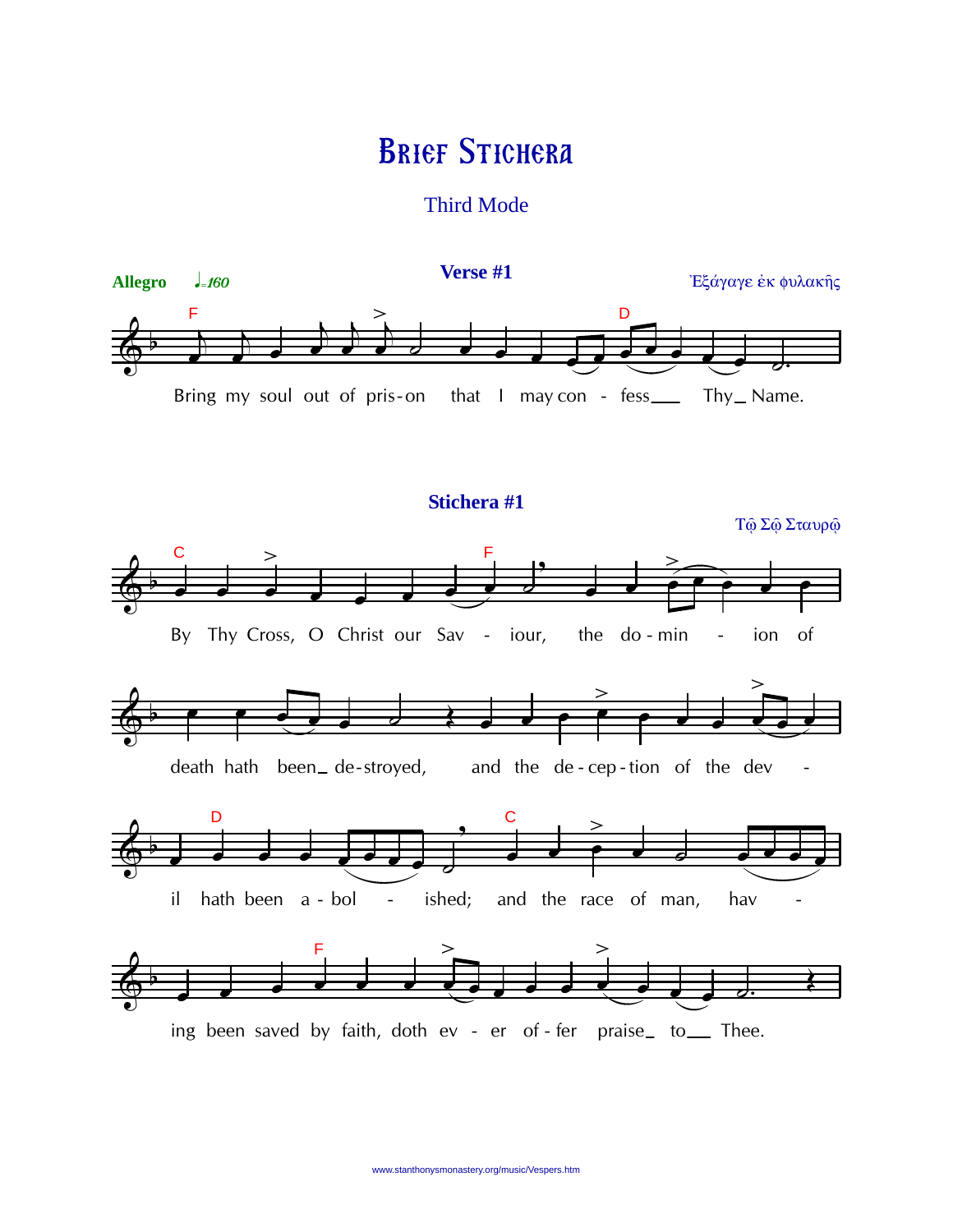

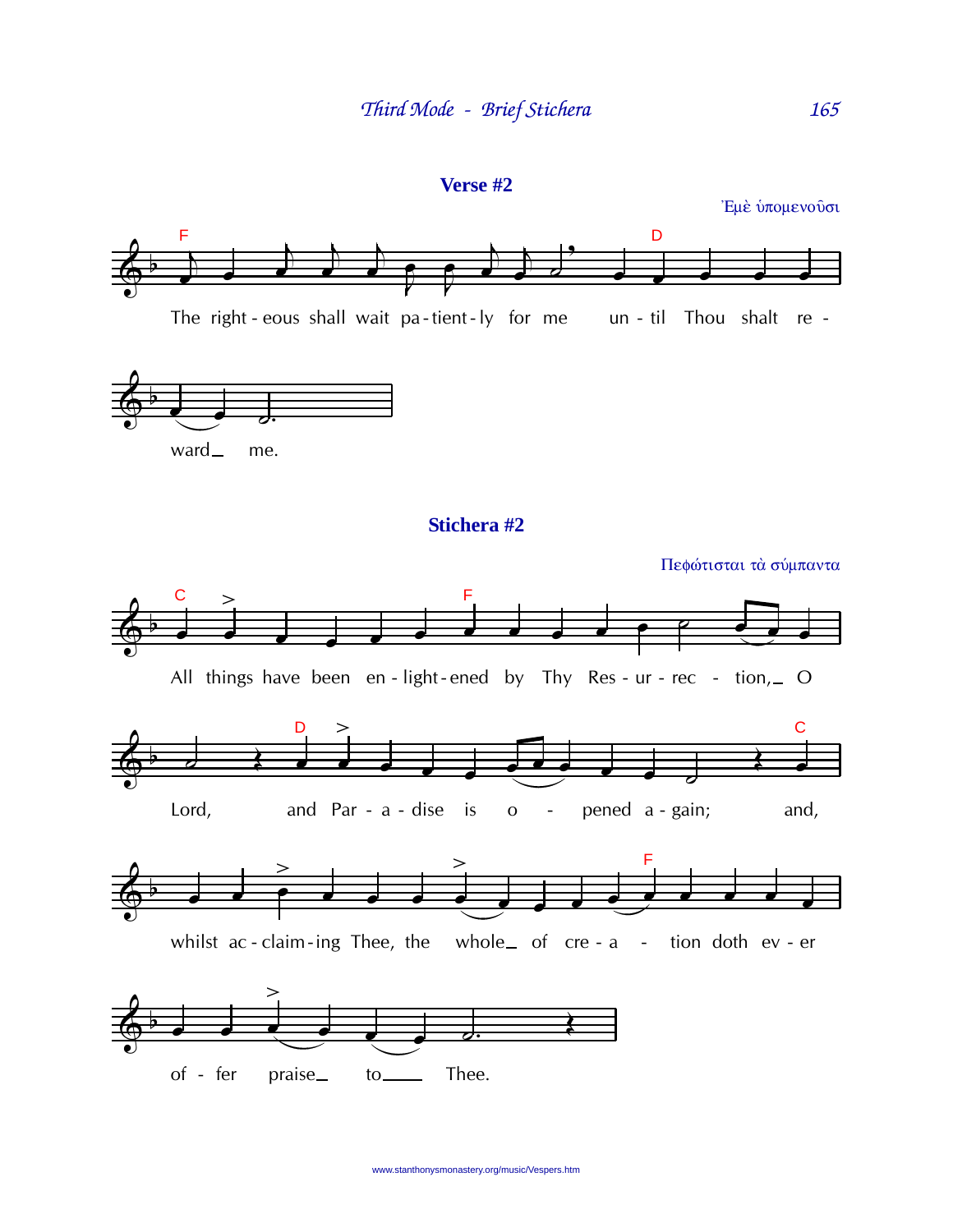

Έκ βαθέων



www.stanthonysmonastery.org/music/Vespers.htm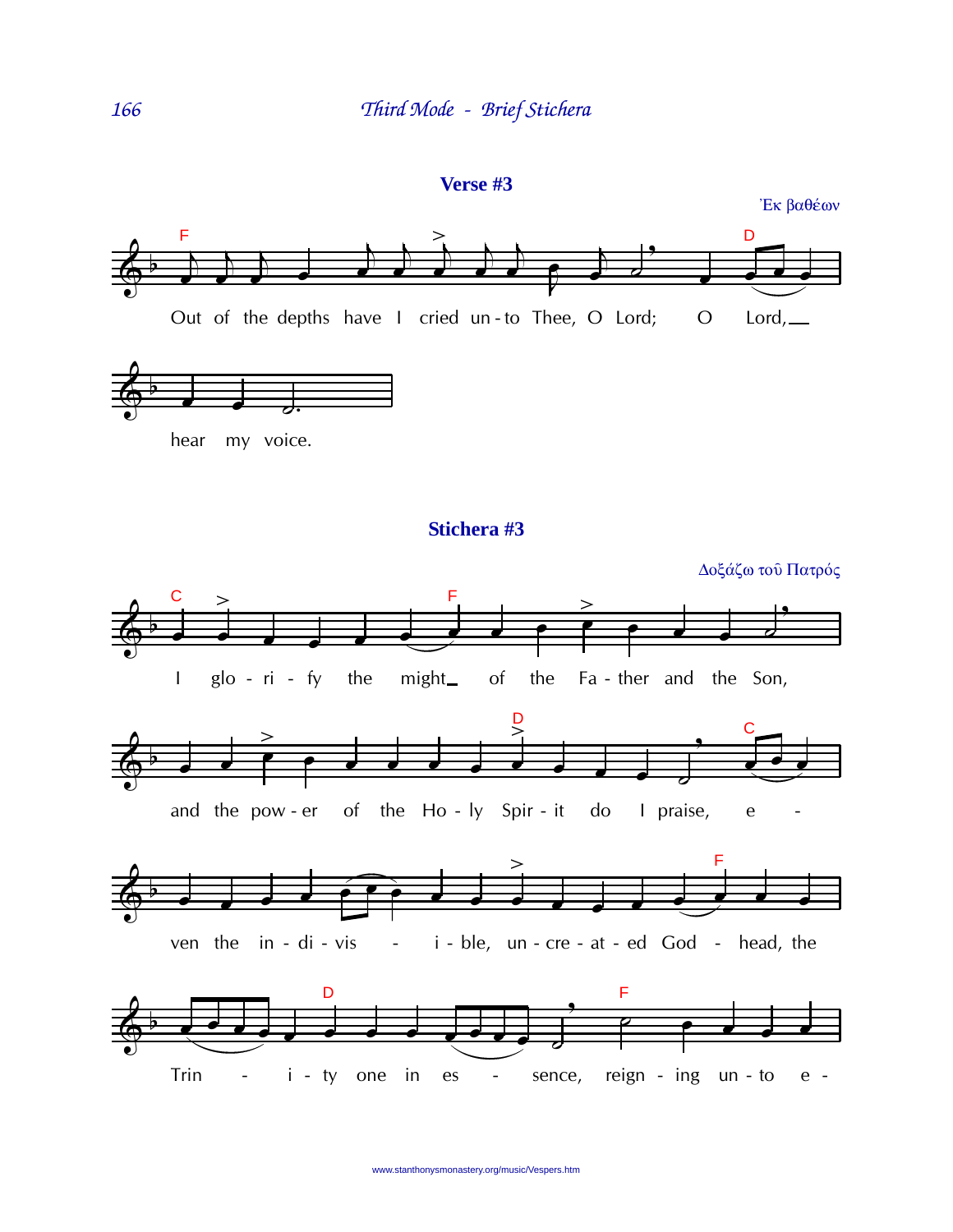

## **Verse #4**





**Stichera #4**

Τὸν Σταυρόν Σου







www.stanthonysmonastery.org/music/Vespers.htm

167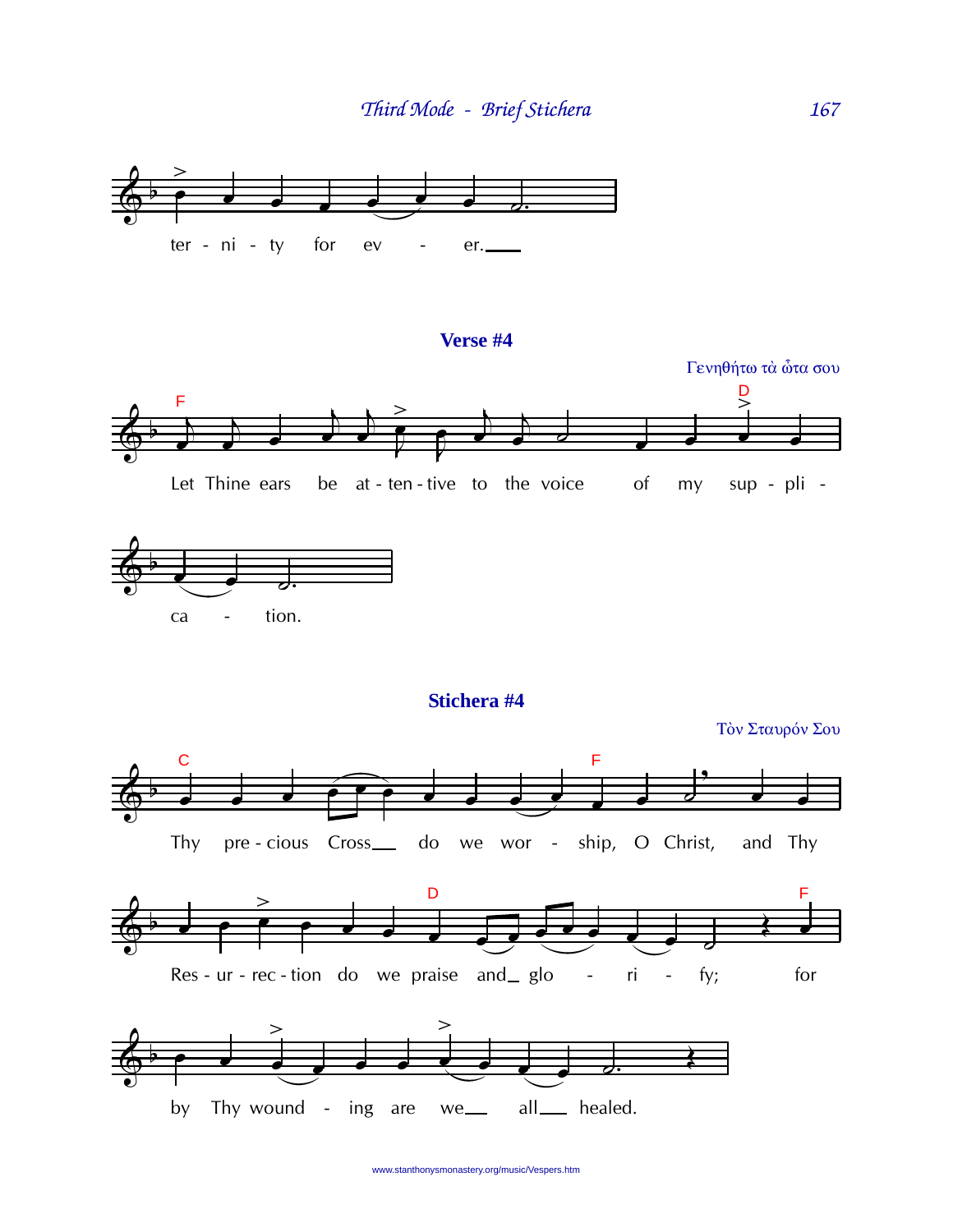```
Verse #5
```
Έάν άνομίας

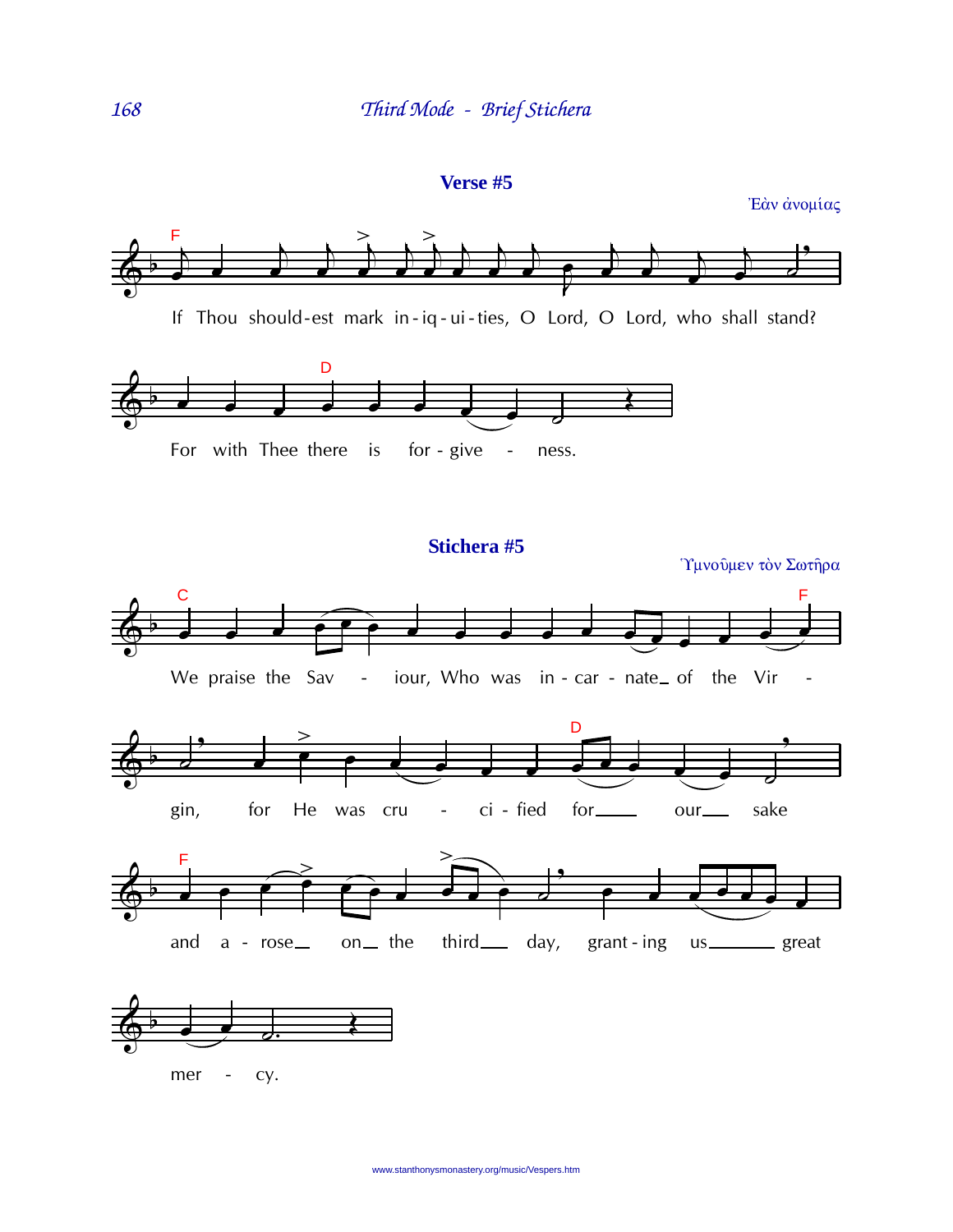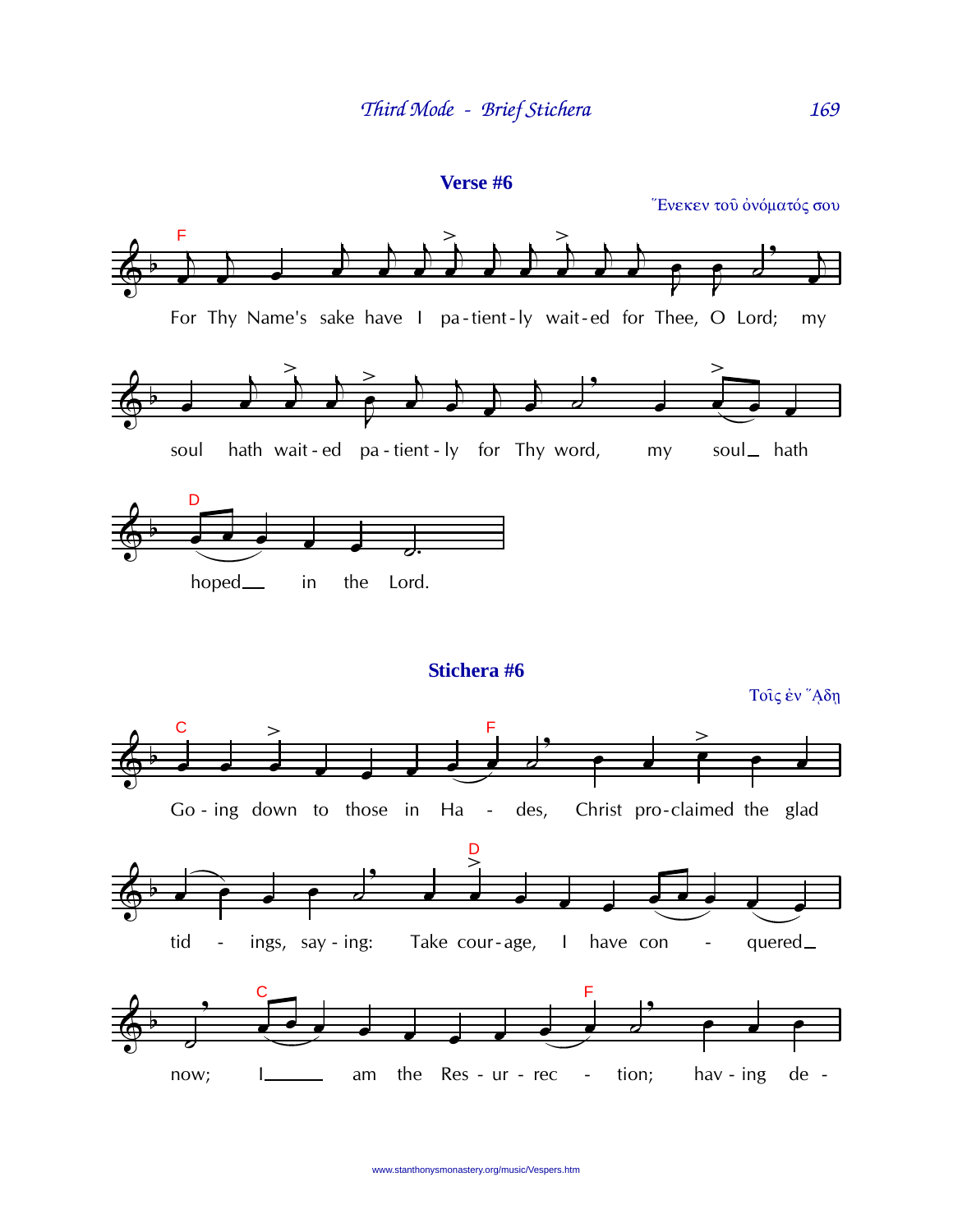

## Verse #7

Άπὸ φυλακής πρωΐας

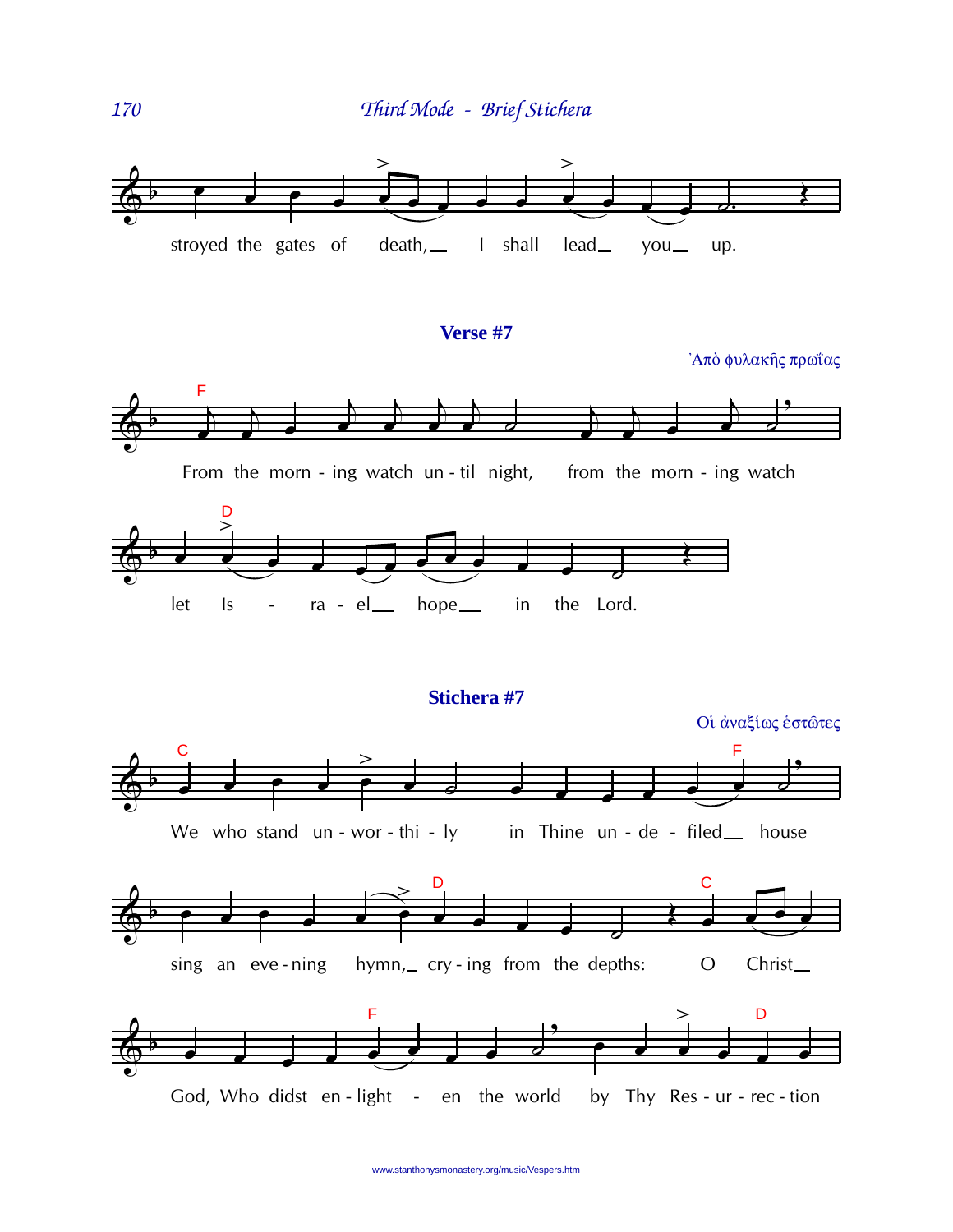

www.stanthonysmonastery.org/music/Vespers.htm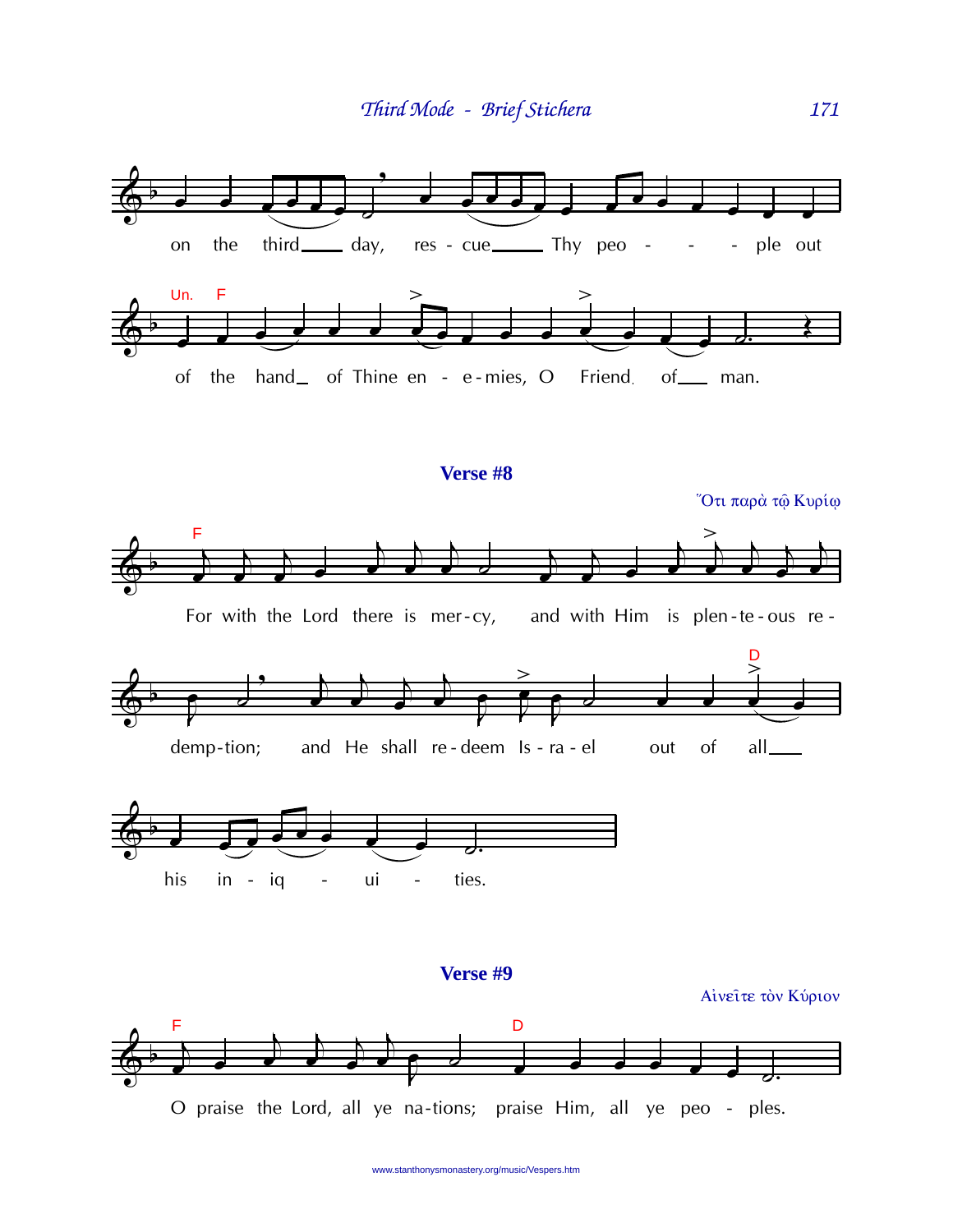

Ότι έκραταιώθη





**Both now...** 

Καὶ νῦν

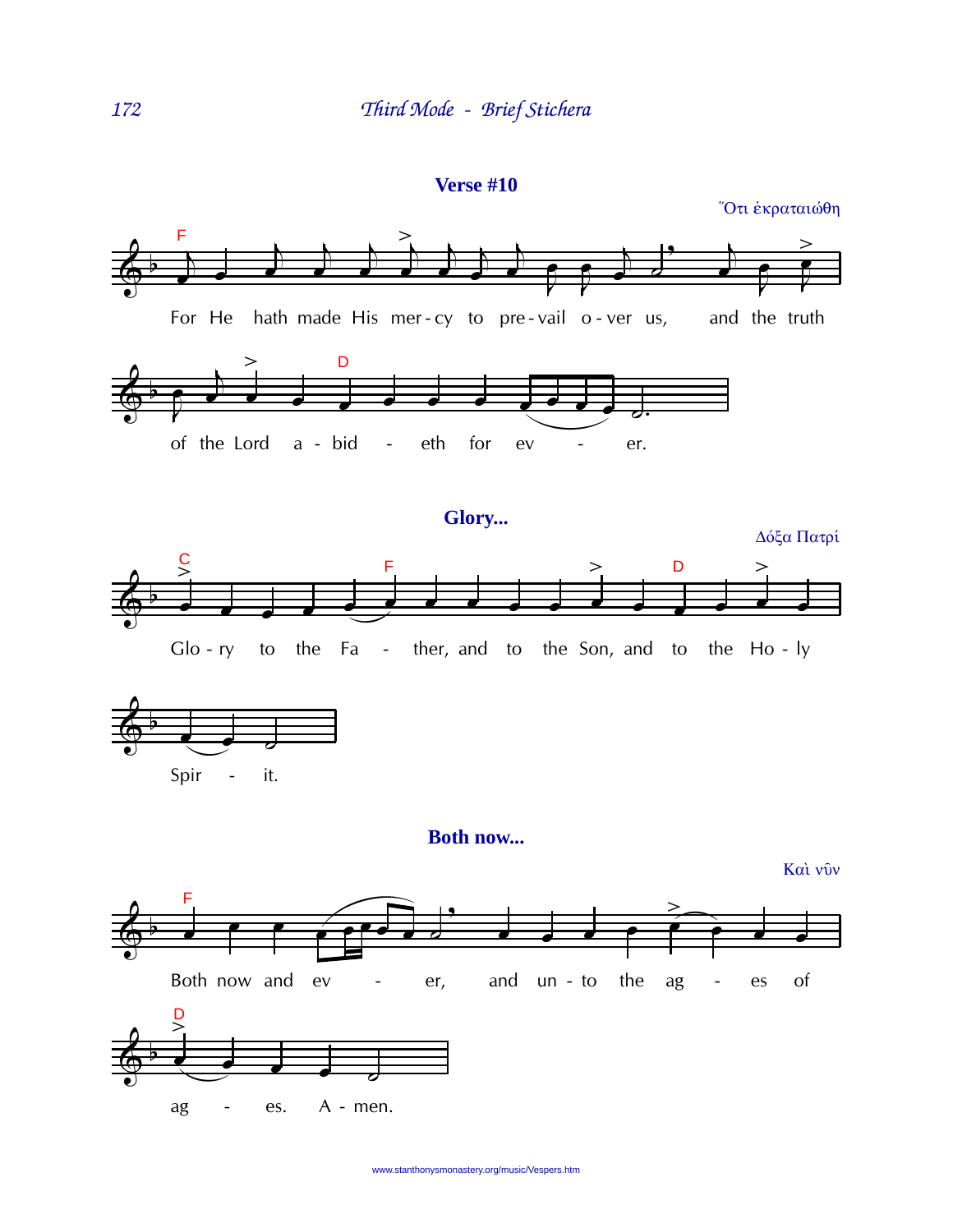**Dogmatic Theotokion**